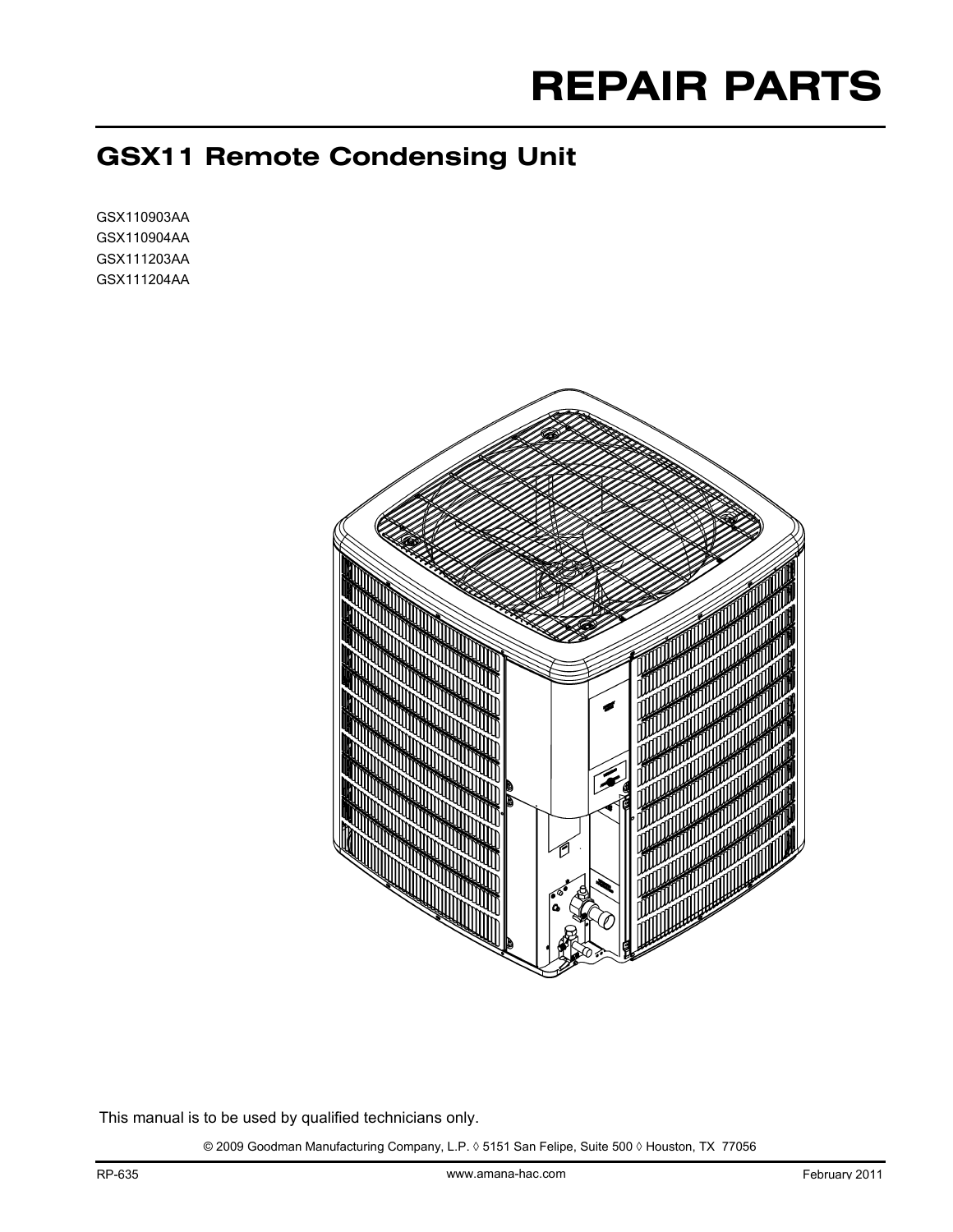#### **Index**

| <b>Functional Parts List</b>  |  |
|-------------------------------|--|
| <b>Illustration and Parts</b> |  |

*Views shown are for parts illustrations only, not servicing procedures.*

This system uses R410A refrigerant. If sealed system work is required, use approved equipment and follow service procedures. Refer to Service Manual or Installation Instructions for service procedures.

#### **Text Codes:**

AR - As Required NA - Not Available NS - Not Shown 00000000 - See Note QTY - Quantity Example (QTY 3) (If Quantity not shown, Quantity = 1) M - Model Example (M1) (If M Code not shown, then part is used on all Models)

#### **Expanded Model Nomenclature:**

| Example<br>M1 - Model#1<br>M2 - Model#2<br>M3 - Model#3 |  |  |  |
|---------------------------------------------------------|--|--|--|
|                                                         |  |  |  |

Goodman Manufacturing Company, L.P. is not responsible for personal injury or property damage resulting from improper service. Review all service information before beginning repairs.

Warranty service must be performed by an authorized technician, using authorized factory parts. If service is required after the warranty expires, Goodman Manufacturing Company, L.P. also recommends contacting an authorized technician and using authorized factory parts.

Goodman Manufacturing Company, L.P. reserves the right to discontinue, or change at any time, specifications or designs without notice or without incurring obligations.

For assistance within the U.S.A. contact: Consumer Affairs Department Goodman Manufacturing Company, L.P. 7401 Security Way Houston, Texas 77040 877-254-4729-Telephone 713-863-2382-Facsimile

International Division Goodman Manufacturing Company, L.P. 7401 Security Way Houston, Texas 77040 713-861-2500-Telephone 713-863-2382-Facsimile For assistance outside the U.S.A. contact: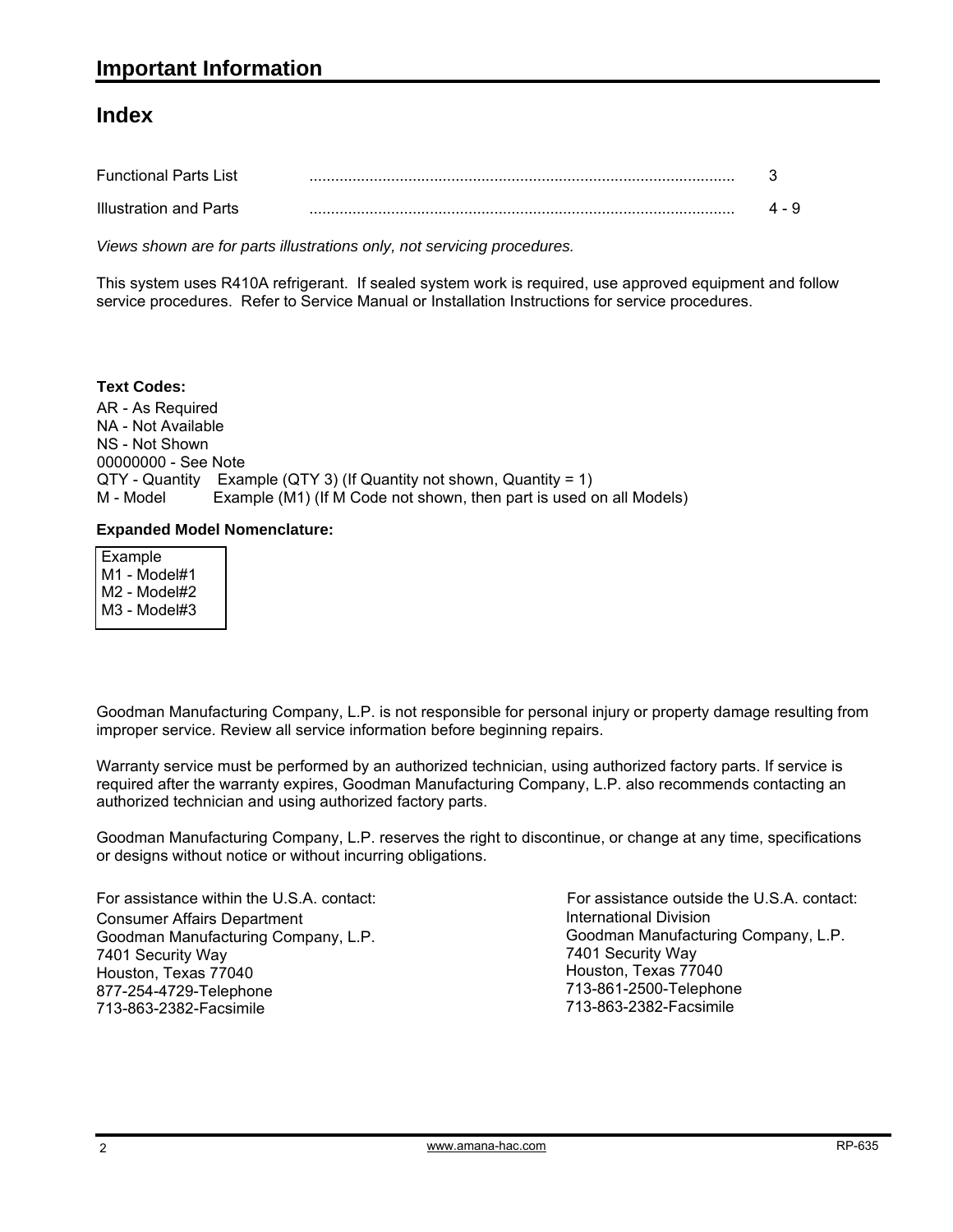### **Functional Parts**

**Part No: Description:**

|                | CAP200000440RPS CAPACITOR 20/370V    |
|----------------|--------------------------------------|
| ZP103KCETF5155 | COMP, 105,000, 200/230/60/3 (M3)     |
| ZP103KCETFD250 | COMP, 105000, 460/60/3 (M4)          |
| ZP83KCETF5250  | COMPRESSOR, 83000, 200/230/60/3 (M1) |
| ZP83KCETFD130  | COMPRESSOR, 83000, 460/60/3 (M2)     |
| 0131M00040S    | COND MOTOR 1 HP, 1 SP, 230V (M1, M3) |
| 0131M00041S    | COND MOTOR 1 HP, 1 SP, 460V (M2, M4) |
| CONT3P040024VS | CONTACTOR 40 AMP, 3P, 24V            |
| B1086768       | FAN BLADE 26"                        |
| 0130L00021S    | HEATER, CRANKCASE 460V, 90W (M2, M4) |
| 0130L00020S    | HEATER, CRANKCASE 240V, 90W (M1, M3) |
| 20322603       | HIGH PRESSURE SWITCH                 |
| 0130R00000S    | LOW PRESSURE SWITCH                  |

#### **SPECIAL PARTS**

IO-389 INSTALLATION INSTRUCTIONS 0161R00009P NAMEPLATE

Expanded Model Nomenclature

| M1 - GSX110903AA |
|------------------|
| M2 - GSX110904AA |
| M3 - GSX111203AA |
| M4 - GSX111204AA |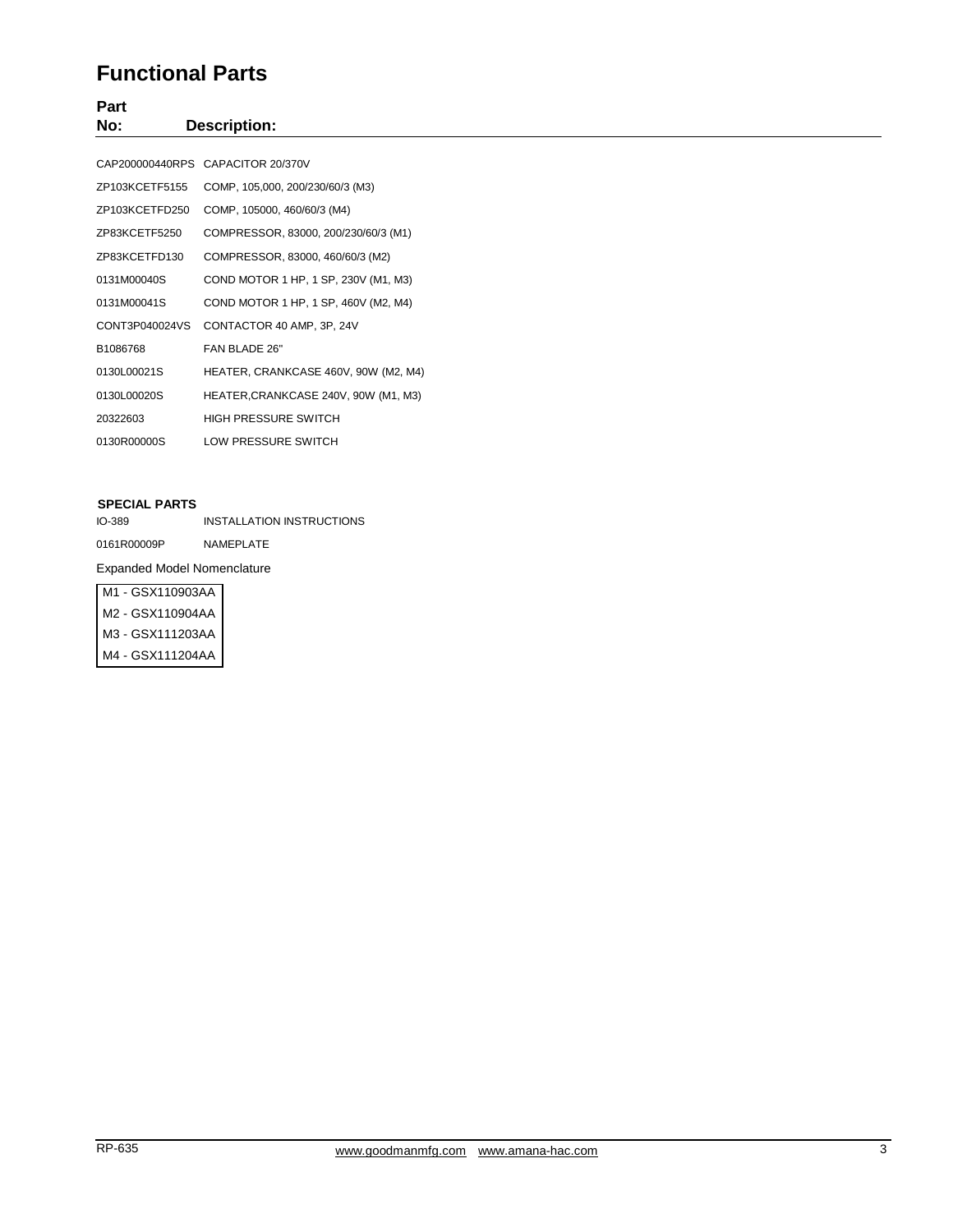## **Control Box / Control Cover**

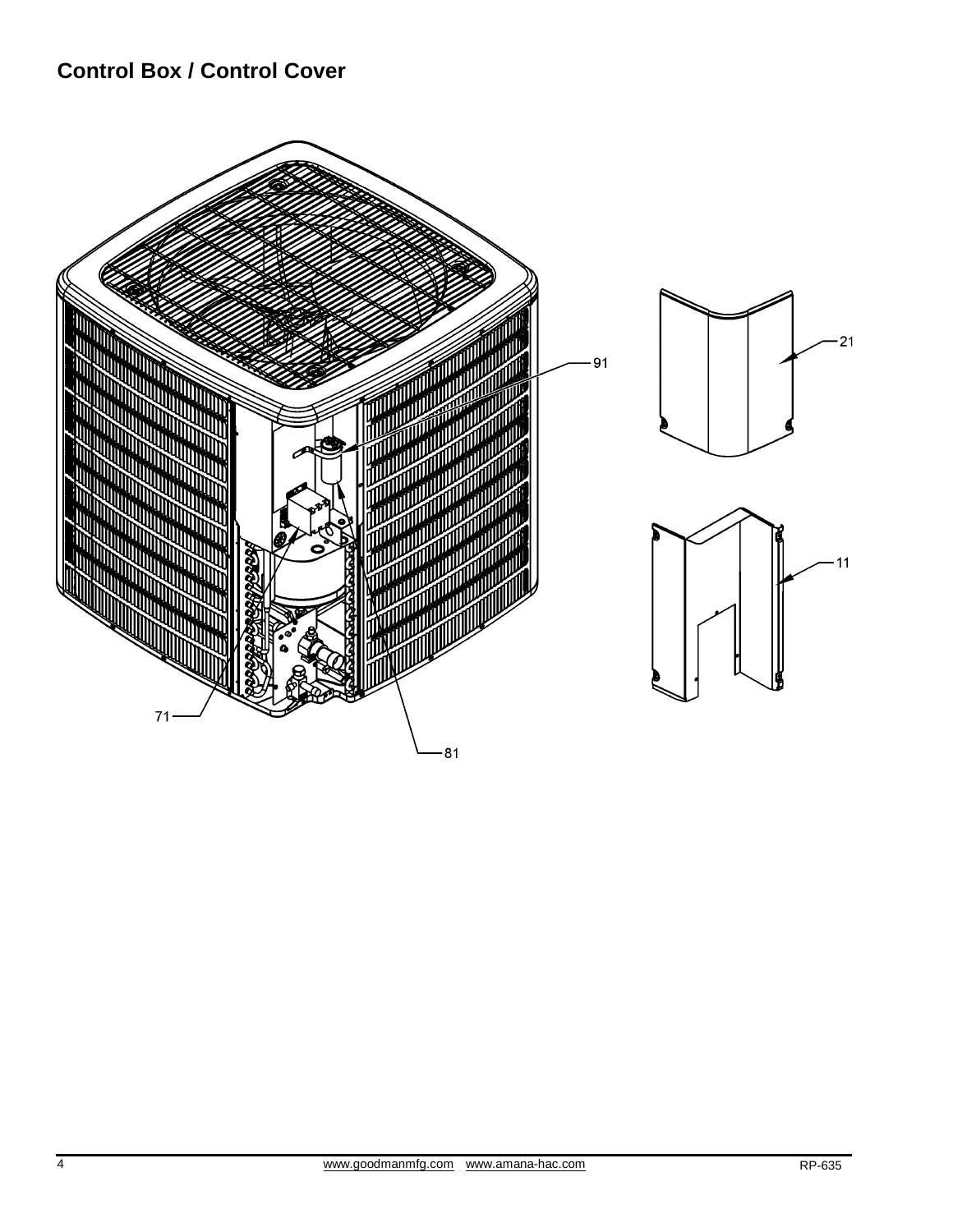## **Control Box / Control Cover**

| <b>Ref. Part</b> |                                    |                                   | <b>Ref. Part</b> |                     |  |
|------------------|------------------------------------|-----------------------------------|------------------|---------------------|--|
|                  | No: No:                            | <b>Description:</b>               | No: No:          | <b>Description:</b> |  |
| Image 1:         |                                    |                                   |                  |                     |  |
| 11               | 4400211PDG                         | <b>LOWER ACCESS PANEL</b>         |                  |                     |  |
| 21               | 0121R00053PDG                      | <b>CONTROL COVER</b>              |                  |                     |  |
| 21               | 0272R00636PDG                      | PANEL, CONTROL C/HP PNT           |                  |                     |  |
| 71               | CONT3P040024VS                     | CONTACTOR 40 AMP, 3P, 24V         |                  |                     |  |
| 81               |                                    | CAP200000440RPS CAPACITOR 20/370V |                  |                     |  |
| 91               | 4400065                            | <b>CAPACITOR STRAP</b>            |                  |                     |  |
| <b>NS</b>        | B1372801                           | SIGHT GLASS CL90/120              |                  |                     |  |
|                  | <b>Expanded Model Nomenclature</b> |                                   |                  |                     |  |
|                  | M1 - GSX110903AA                   |                                   |                  |                     |  |
|                  | M2 - GSX110904AA                   |                                   |                  |                     |  |
|                  | M3 - GSX111203AA                   |                                   |                  |                     |  |
|                  | M4 - GSX111204AA                   |                                   |                  |                     |  |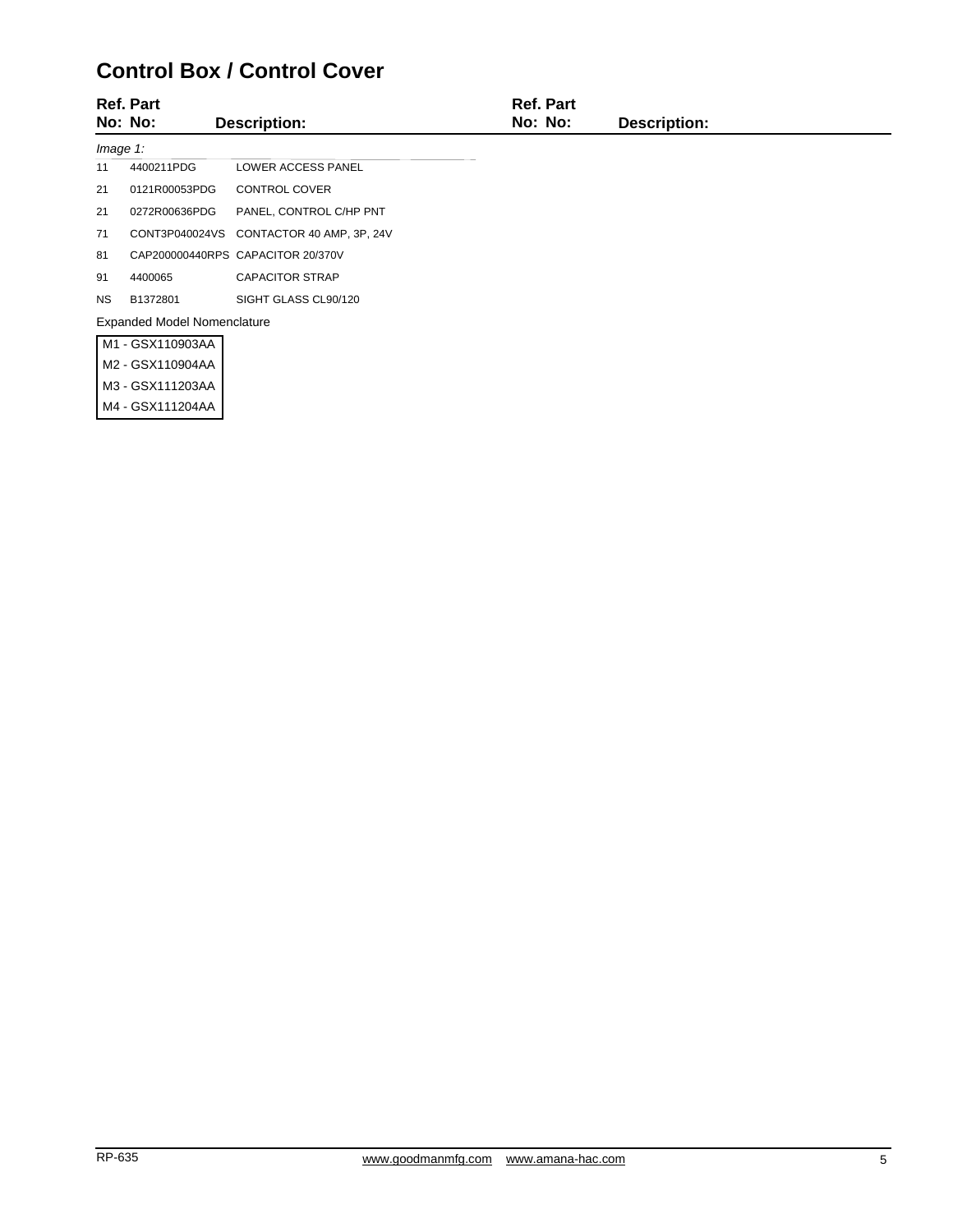# **Compressor / Tubing Assembly**



Image 1



163

TOP VIEW OF COMPRESSOR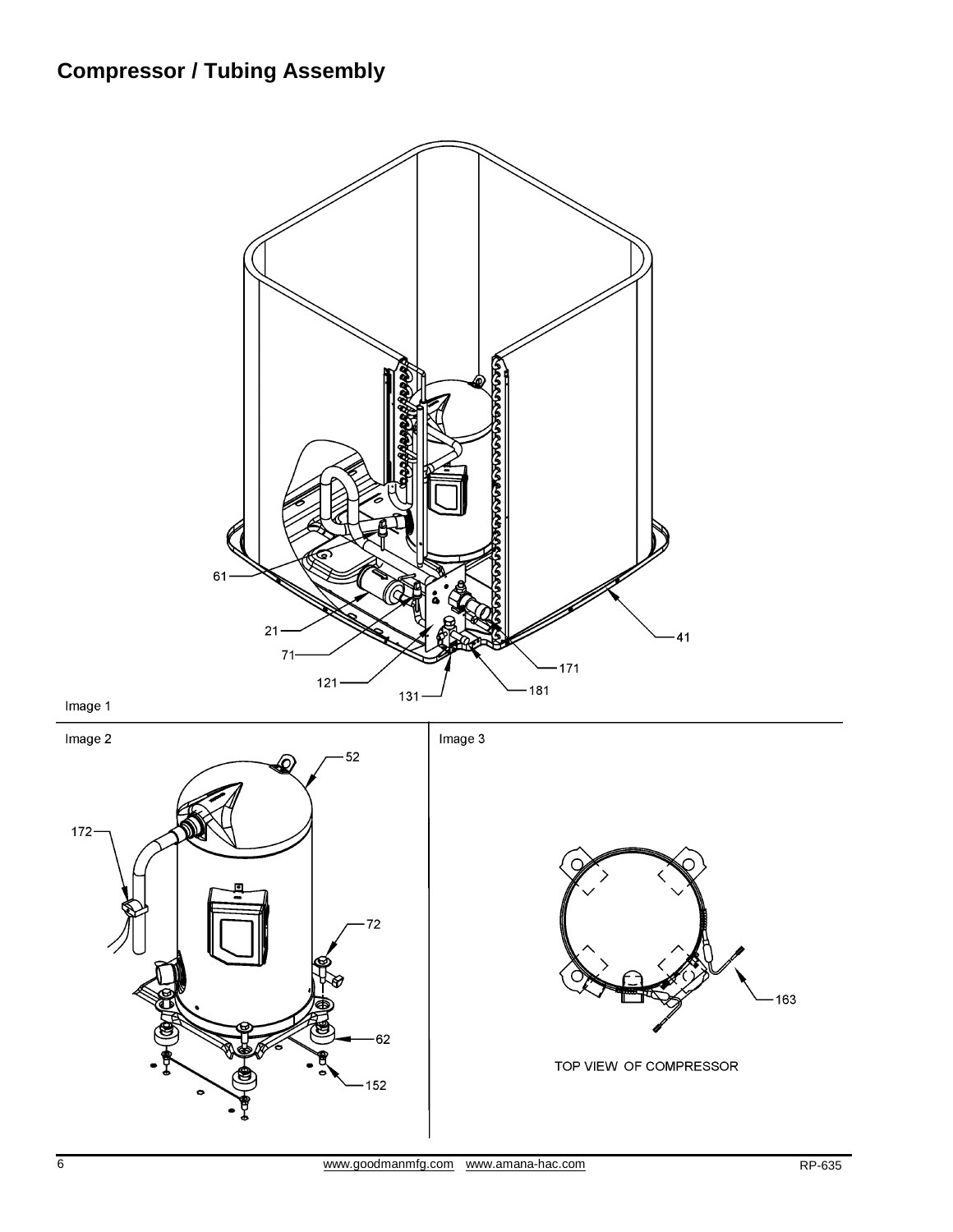# **Compressor / Tubing Assembly**

|             | <b>Ref. Part</b><br>No: No:        | <b>Description:</b>                   | <b>Ref. Part</b><br>No: No: | <b>Description:</b> |  |  |
|-------------|------------------------------------|---------------------------------------|-----------------------------|---------------------|--|--|
| Image 1:    |                                    |                                       |                             |                     |  |  |
| 21          | B1219228                           | <b>FILTER DRIER</b>                   |                             |                     |  |  |
| 41          | 0121R00007PDG                      | BASE PAN 35"                          |                             |                     |  |  |
| 61          | 0130R00000S                        | LOW PRESSURE SWITCH                   |                             |                     |  |  |
| 71          | 20322603                           | HIGH PRESSURE SWITCH                  |                             |                     |  |  |
| 121         | 4400220PDG                         | BALL VALVE MOUNTING PANEL             |                             |                     |  |  |
| 121         | 4400220                            | PANEL, BALL VALVE MOUNTING            |                             |                     |  |  |
| 171         | B1282574                           | 1 1/8" SERVICE VALVE                  |                             |                     |  |  |
| 181         | B1282573                           | 5/8" SERVICE VALVE                    |                             |                     |  |  |
| ΝS          | 0159G00003                         | <b>COMPRESSOR HARNESS (M2)</b>        |                             |                     |  |  |
| ΝS          | 0159L00053                         | HARNESS, COMP SCROLL (M3)             |                             |                     |  |  |
| $Image 2$ : |                                    |                                       |                             |                     |  |  |
| 52          | ZP103KCETF5155                     | COMP, 105,000, 200/230/60/3 (M3)      |                             |                     |  |  |
| 52          | ZP103KCETFD250                     | COMP, 105000, 460/60/3 (M4)           |                             |                     |  |  |
| 52          | ZP83KCETF5250                      | COMPRESSOR, 83000, 200/230/60/3 (M1)  |                             |                     |  |  |
| 52          | ZP83KCETFD130                      | COMPRESSOR, 83000, 460/60/3 (M2)      |                             |                     |  |  |
| 62          | 0164M00018                         | COMPRESSOR GROMMET (QTY 4)            |                             |                     |  |  |
| 72          | B1393740                           | COMPRESSOR BOLT & SLEEVE (QTY 4)      |                             |                     |  |  |
| 152         | B1393027                           | <b>HEX NUT INSERT 5/16-18 (QTY 4)</b> |                             |                     |  |  |
|             | Image 3:                           |                                       |                             |                     |  |  |
| 163         | 0130L00021S                        | HEATER, CRANKCASE 460V, 90W (M2, M4)  |                             |                     |  |  |
| 163         | 0130L00020S                        | HEATER, CRANKCASE 240V, 90W (M1, M3)  |                             |                     |  |  |
|             | <b>Expanded Model Nomenclature</b> |                                       |                             |                     |  |  |
|             | M1 - GSX110903AA                   |                                       |                             |                     |  |  |
|             | M2 - GSX110904AA                   |                                       |                             |                     |  |  |
|             | M3 - GSX111203AA                   |                                       |                             |                     |  |  |
|             | M4 - GSX111204AA                   |                                       |                             |                     |  |  |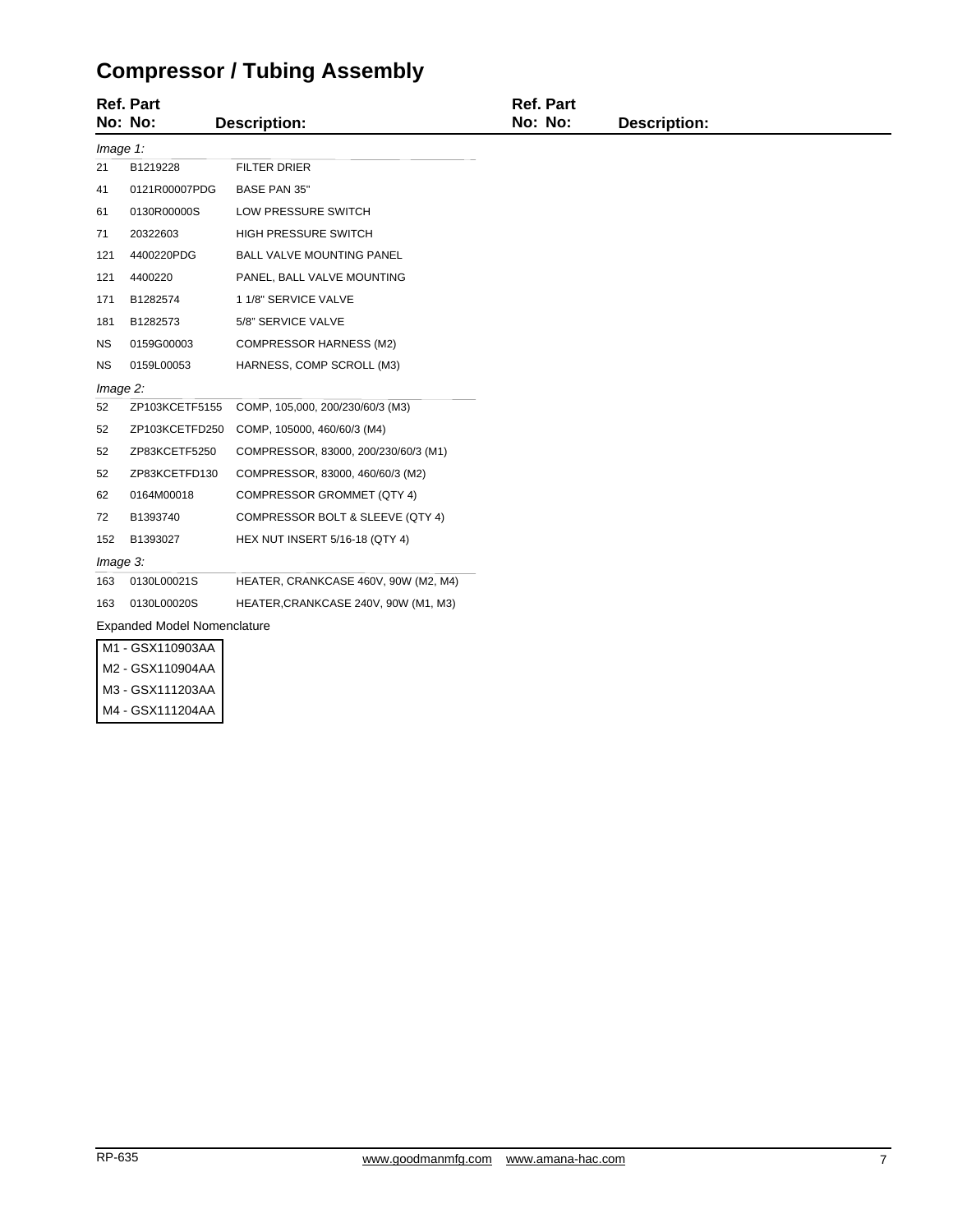# **Coil / Cabinet Top / Side Panels**